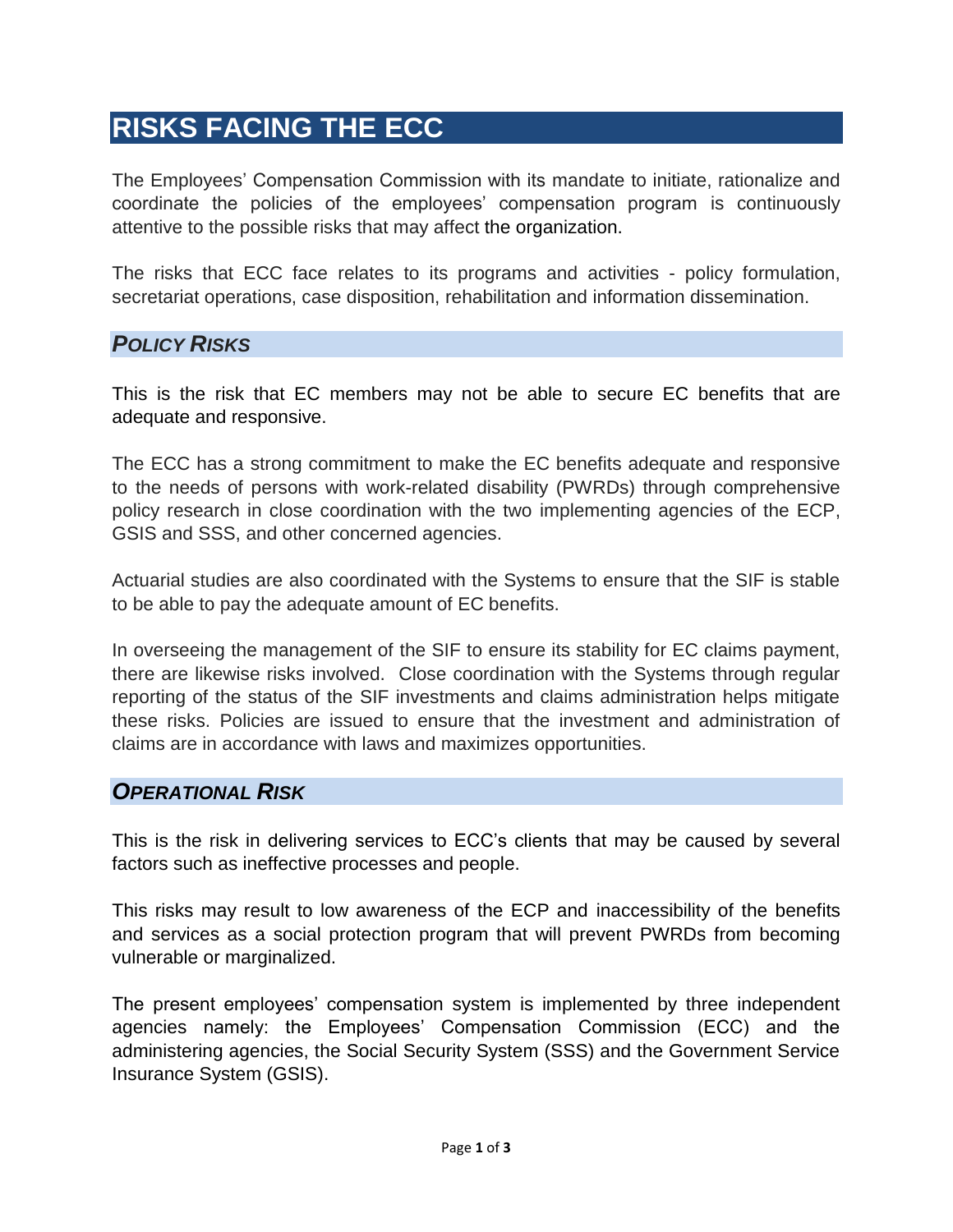The fragmented implementation of the ECP by three independent agencies has resulted into the following: (a) inequity to beneficiaries resulting from the different interpretation of policies of the SSS and the GSIS; (b) contrasting performance of the GSIS and the SSS-managed State Insurance Fund; (c) bureaucratic problems; (d) high administrative costs in the maintenance of 3 agencies mandated to implement the same program; and (e) low priority being given by the Systems to the ECP because of their respective primary mandates.

Regular and constant consultation meetings with the implementing agencies, including the signing of a Service Level Agreement to establish collaboration/cooperation, as well as proper data sharing with the Systems helps in mitigating these risks.

The adoption of a quality management system through certification under ISO 9001:2008 also helps in ensuring that ECC processes are constantly monitored for compliance to quality and for continuous process improvement.

With the changes in internal and external work environment, employees need to be dynamic and capacitated to be able to respond to the challenges in providing EC benefits.

The recruitment system and capacity building program for ECC personnel involves determination of detailed qualification requirements and competency gaps to ensure that personnel helps in achieving the operational goals of the organization. The establishment of ECC Regional Extension Units in the different regions also ensure that the organization is able to reach more clients.

#### *EFFECTIVITY OF PROGRAMS RISKS*

This involves the risks that the outcome of ECC programs such as the Kagabay Program may not be attained. For instance, to sustain the livelihood programs of PWRDs, ECC has to constantly monitor and mentor them.

To mitigate the sustainability risk, ECC converges with other government agencies for start-up capital and incorporate social preparation in the livelihood program.

ECC likewise assisted the PWRDs in organizing themselves into an association and a cooperative to ensure that they also help each other in developing their businesses. Continuous assistance is provided to the association by ECC. And the establishment of similar associations in the regions is being looked into.